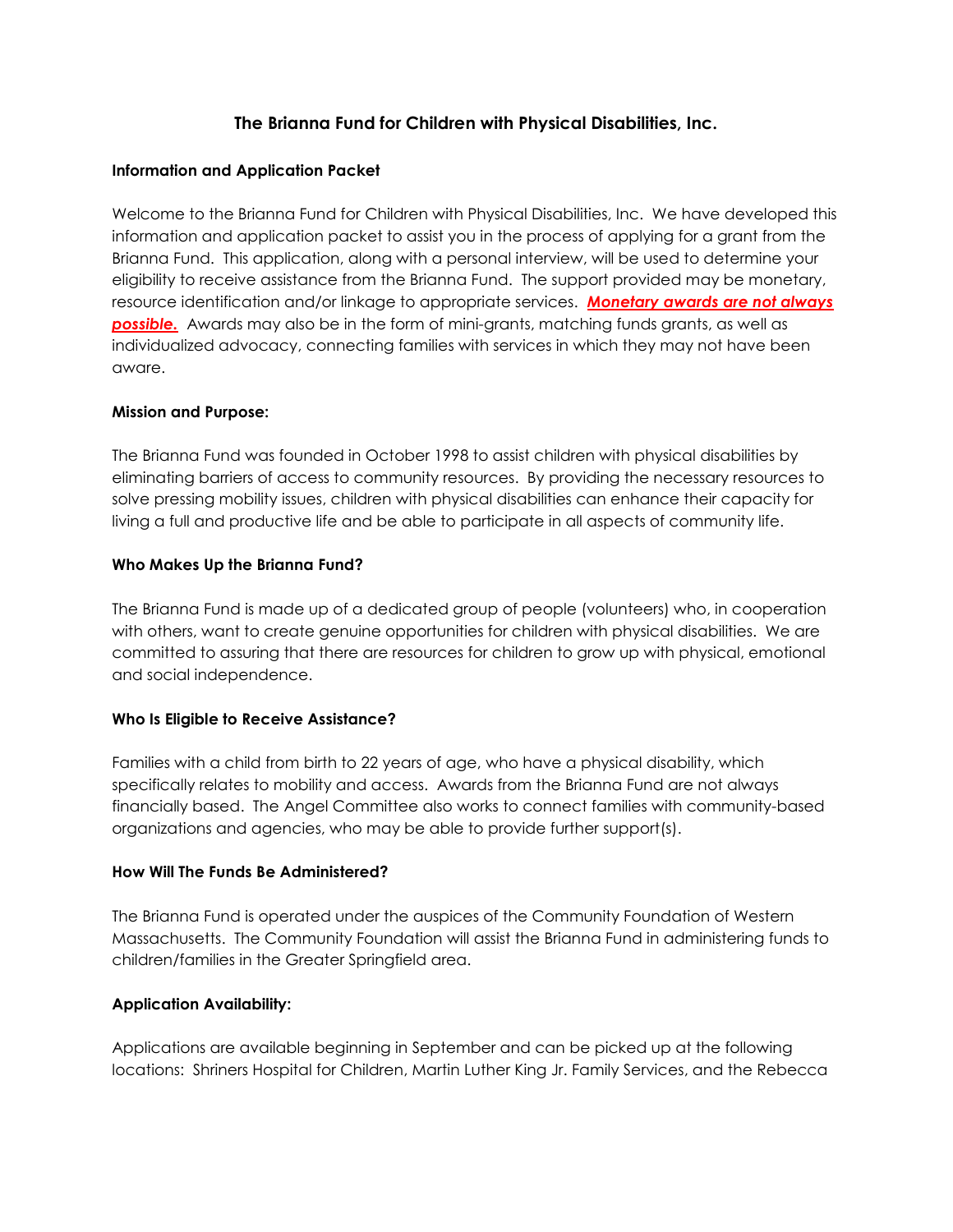Johnson Elementary School. Applications can also be acquired by calling Donna Johnson at 413 204-0145.

#### Application Deadline:

All completed applications should be returned (by mail) to:

# The Brianna Fund P.O. Box 1702 Springfield, MA 01101

To be considered for the 2017-2018 funding cycle, this application and all accompanying documents **must** be received by the Brianna Fund no later than the first week in December 2017.

#### Process for Applying to The Brianna Fund:

The attached application must be completed in its entirety with questions fully answered. All appropriate requested documentation must accompany your application.

Your application will be reviewed by the Brianna Fund Angel Committee and given prioritization based upon need and availability of funds. Once a completed application has been received, members (1 or 2) of the Angel Committee will come to your residence to personally interview you to assure that all necessary information is collected for processing your application. During the home visit, members of the Angel Committee would also like to meet, as well as take a photo of your child. A determination on the acceptance or denial of your application will be made by the third week in December, and you will be notified in writing as well as by telephone of this decision.

The Brianna Fund for Children with Physical Disabilities adheres to a strict commitment to maintain contact with awardees throughout the entire application process, as well as the various phases of completing the specified project. Thus, the Brianna Fund requires that awardees keep the committee aware of any developments, changes in family status, or setbacks which may affect the overall time-line of the specified project. The Brianna Fund maintains a policy which helps to facilitate this process as effectively and efficiently as possible.

# Awardees have 1 (one) year from the date they were first notified in writing of the acceptance of their application, to make significant progress towards the realization of the specified accessibility or mobility project as noted in their original application.

During this time, committee members will work with you to ensure that an effective timeline is set to realize the goals set forth. If significant progress is not made within the given time-line, the Brianna Fund reserves the right to rescind its commitment, and will require awardees to formally re-apply for support during the next award year.

#### Please note: All applicants must be a resident of Hampden County.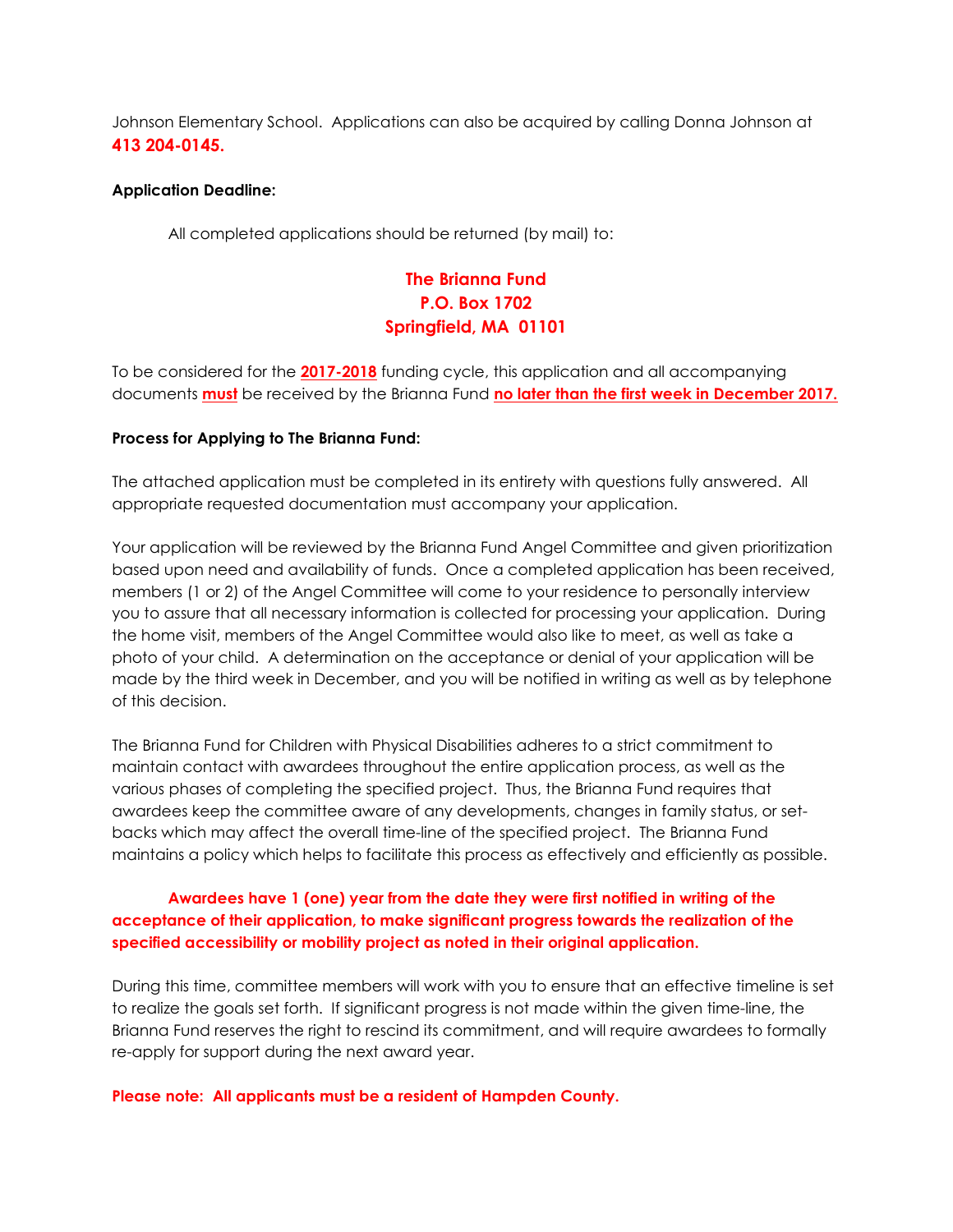It is the expectation of the Board of Directors of the Brianna Fund that award recipients as well as their family members and friends will support the fundraising efforts of the Brianna Fund by:

- Attending event committee meetings to plan and implement annual fundraisers.
- Solicit donations, pledges, and/or contributions from family members and friends.
- Providing support to fundraising activities with your time, energy and commitment.

The Brianna Fund has three major fundraising events yearly, which take place between the months of January – June. They are as follows:

- The Dr. MLK, Jr. Gospel Benefit Concert (Dr. King's birthday weekend January)
- The Brianna Fund Winter Gala & Silent Auction (Black Tie Affair February or March)
- An event to be determined by the BF Event Planning Committee (June)

In addition, there is an award presentation which is usually held during the month of May. This is also National Disabilities Month. A Christmas/holiday celebration event is held during the month of December.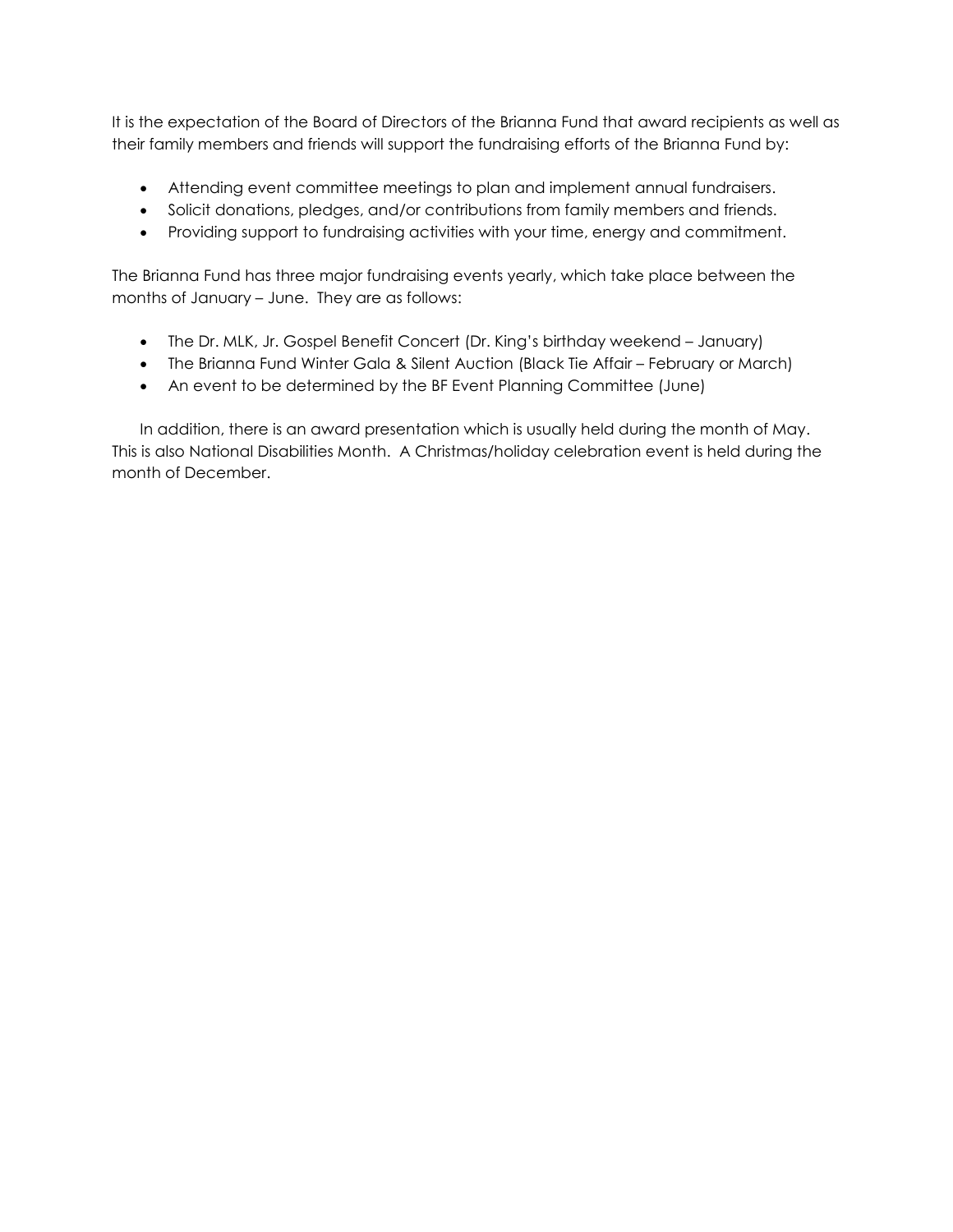# The Brianna Fund for Children with Physical Disabilities

# Application Request

| Date of Birth_______________ ___ $\Box$ Female $\Box$ Male                                                                                                   |  |            |           | $\Box$ Ethnicity: $\Box$ |
|--------------------------------------------------------------------------------------------------------------------------------------------------------------|--|------------|-----------|--------------------------|
|                                                                                                                                                              |  |            |           |                          |
|                                                                                                                                                              |  |            |           |                          |
|                                                                                                                                                              |  |            |           |                          |
| List other occupants living in the home                                                                                                                      |  |            |           |                          |
| <u> 1989 - Jan James James James James James James James James James James James James James James James James J</u>                                         |  |            |           |                          |
| Is this child a resident of Massachusetts?                                                                                                                   |  | $\Box$ Yes | $\Box$ No |                          |
| Is this child a resident of Springfield?                                                                                                                     |  | $\Box$ Yes | $\Box$ No |                          |
| Person providing information: example and a series of the series of the series of the series of the series of                                                |  |            |           |                          |
| Relation to Child: example and a series of the contract of the contract of the contract of the contract of the                                               |  |            |           |                          |
|                                                                                                                                                              |  |            |           |                          |
|                                                                                                                                                              |  |            |           |                          |
|                                                                                                                                                              |  |            |           |                          |
| Describe your child's specific mobility limitation(s) and physical disability(ies). Is this a long-term<br>(permanent) or short-term (temporary) disability? |  |            |           |                          |
|                                                                                                                                                              |  |            |           |                          |
|                                                                                                                                                              |  |            |           |                          |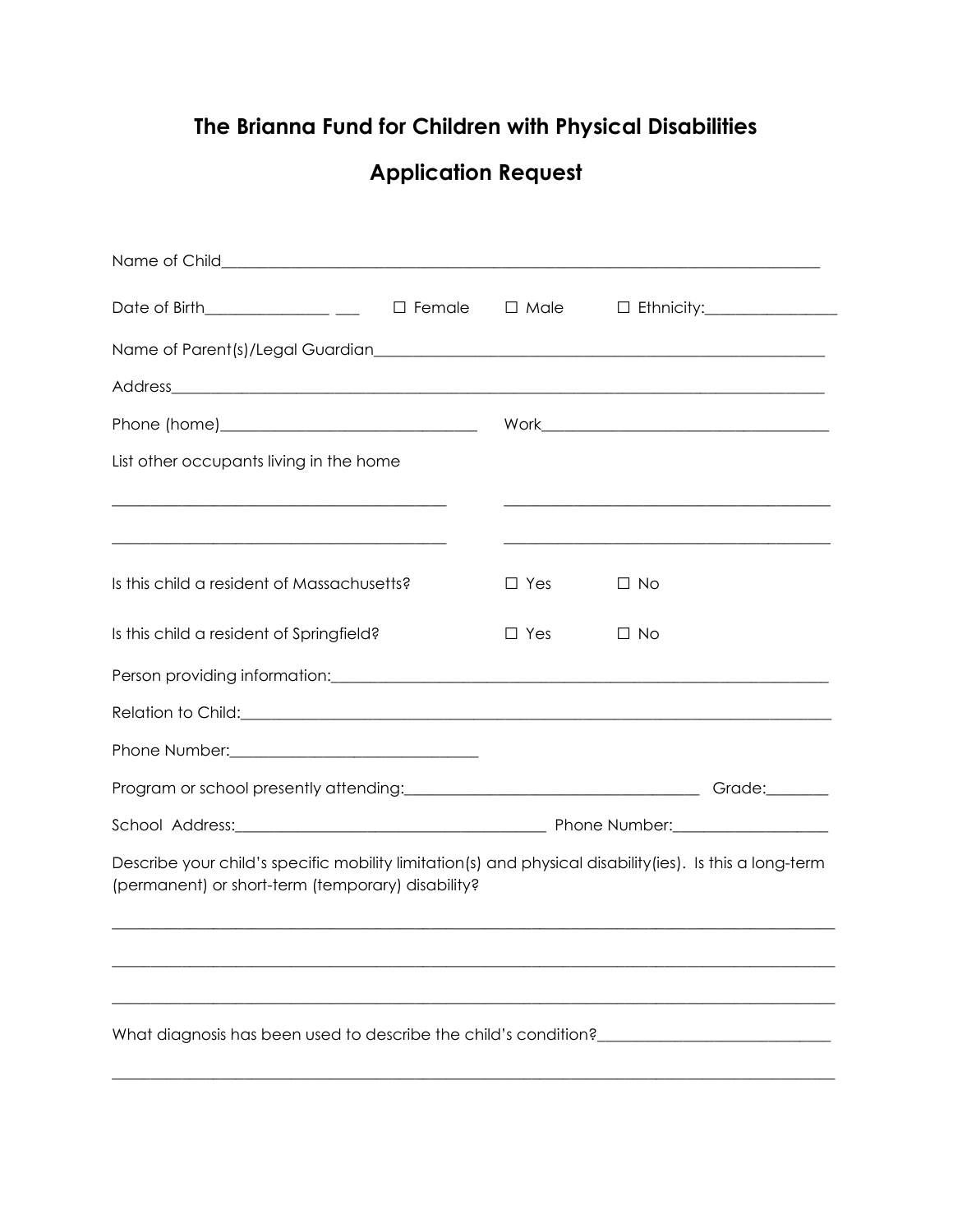| What types of services or supports are requested or needed for the child?___________________________<br><b>Medical/Health Services</b><br>П |
|---------------------------------------------------------------------------------------------------------------------------------------------|
|                                                                                                                                             |
|                                                                                                                                             |
|                                                                                                                                             |
|                                                                                                                                             |
| <b>Recreational Supports</b><br>⊔                                                                                                           |
| Parent/Caregiver Training<br>□                                                                                                              |
| <b>Educational Advocacy</b><br>⊔                                                                                                            |
| <b>Adaptive Resources</b><br>ப                                                                                                              |
| Adaptive Assessment<br>□                                                                                                                    |
|                                                                                                                                             |
|                                                                                                                                             |
| Please check if the child is receiving any of the services listed below:                                                                    |
| CommonHealth<br>Kaileigh Mulligan<br>$\Box$<br>$\Box$                                                                                       |
| What are the child's sources of economic security?                                                                                          |
| $\Box$ Family<br>Other<br>П                                                                                                                 |
|                                                                                                                                             |
|                                                                                                                                             |
| Does the child receive services from any of the agencies listed below? $\square$ Yes<br>$\Box$ No                                           |
| <b>Service</b><br><b>Contact Person</b>                                                                                                     |
|                                                                                                                                             |
|                                                                                                                                             |
|                                                                                                                                             |
|                                                                                                                                             |
|                                                                                                                                             |
|                                                                                                                                             |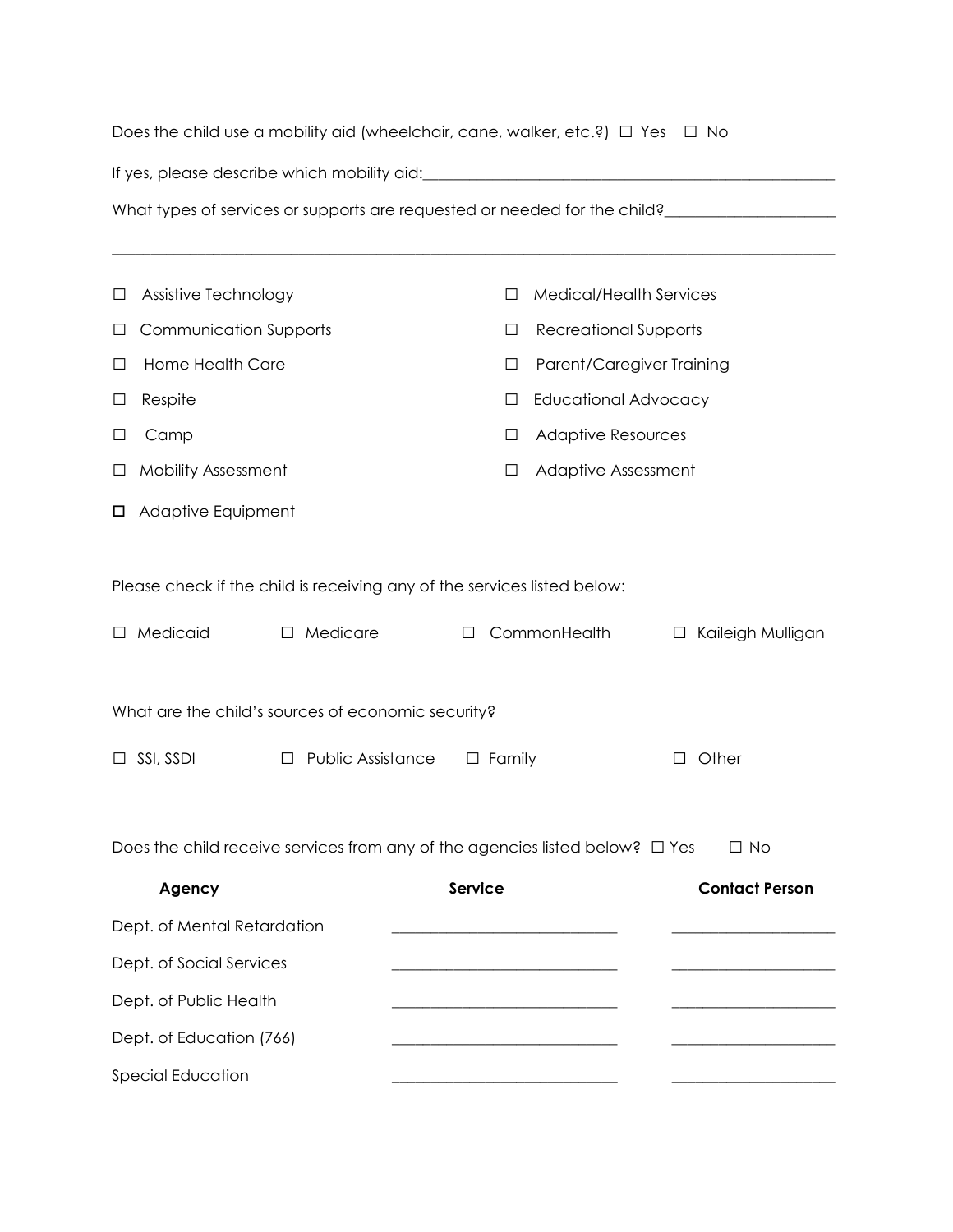MA Commission for the Blind

Other(s): \_\_\_\_\_\_\_\_\_\_\_\_\_\_\_\_\_\_\_\_\_\_\_\_\_\_\_\_\_ \_\_\_\_\_\_\_\_\_\_\_\_\_\_\_\_\_\_\_\_\_

Please attach to your application no more than a one (1) page Statement of Need describing how this request for assistance will enhance the quality of life for this child on a long-term basic.

As the parent/legal guardian of this child, I attest that the information provided is true and accurate regarding this child's physical/mobility limitation. If my child receives assistance from the Brianna Fund, I understand that I will be expected to commit to working with the committee to raise funds for The Brianna Fund events calendar year. I will ask five of my family members, and/or friends to make this commitment along with me. We will be asked to solicit donations, pledges and contributions to support the work of The Brianna Fund.

| Signature of Parent(s) or Legal Guardian                                                                                                                                                                                       | <b>Date Signed</b>                             |
|--------------------------------------------------------------------------------------------------------------------------------------------------------------------------------------------------------------------------------|------------------------------------------------|
| <b>Additional Information:</b>                                                                                                                                                                                                 |                                                |
| Child's Primary Physician: Manual Manual Manual Manual Manual Manual Manual Manual Manual Manual Manual Manual                                                                                                                 |                                                |
|                                                                                                                                                                                                                                |                                                |
| Health Insurance: The Contract of the Contract of the Contract of the Contract of the Contract of the Contract of the Contract of the Contract of the Contract of the Contract of the Contract of the Contract of the Contract | Other Supplemental Insurance: Change and China |

## Documentation of Physical Disability:

Specific documentation of physical disability must be provided. This information shall included, but not be limited to, a letter from a physician; a recent educational evaluation; a current Individual Education Plan (IEP), Individual Family Service Plan (IFSP), Individual Support Plan (ISP). An eligibility determination will not be made solely on the basis of information contained in an IEP, IFSP, or ISP.

Please have your child's primary physical sign that this request for assistance as it relates to accessibility issues is appropriate for this child's mobility limitations.

| Physician's Signature: |  |
|------------------------|--|
|------------------------|--|